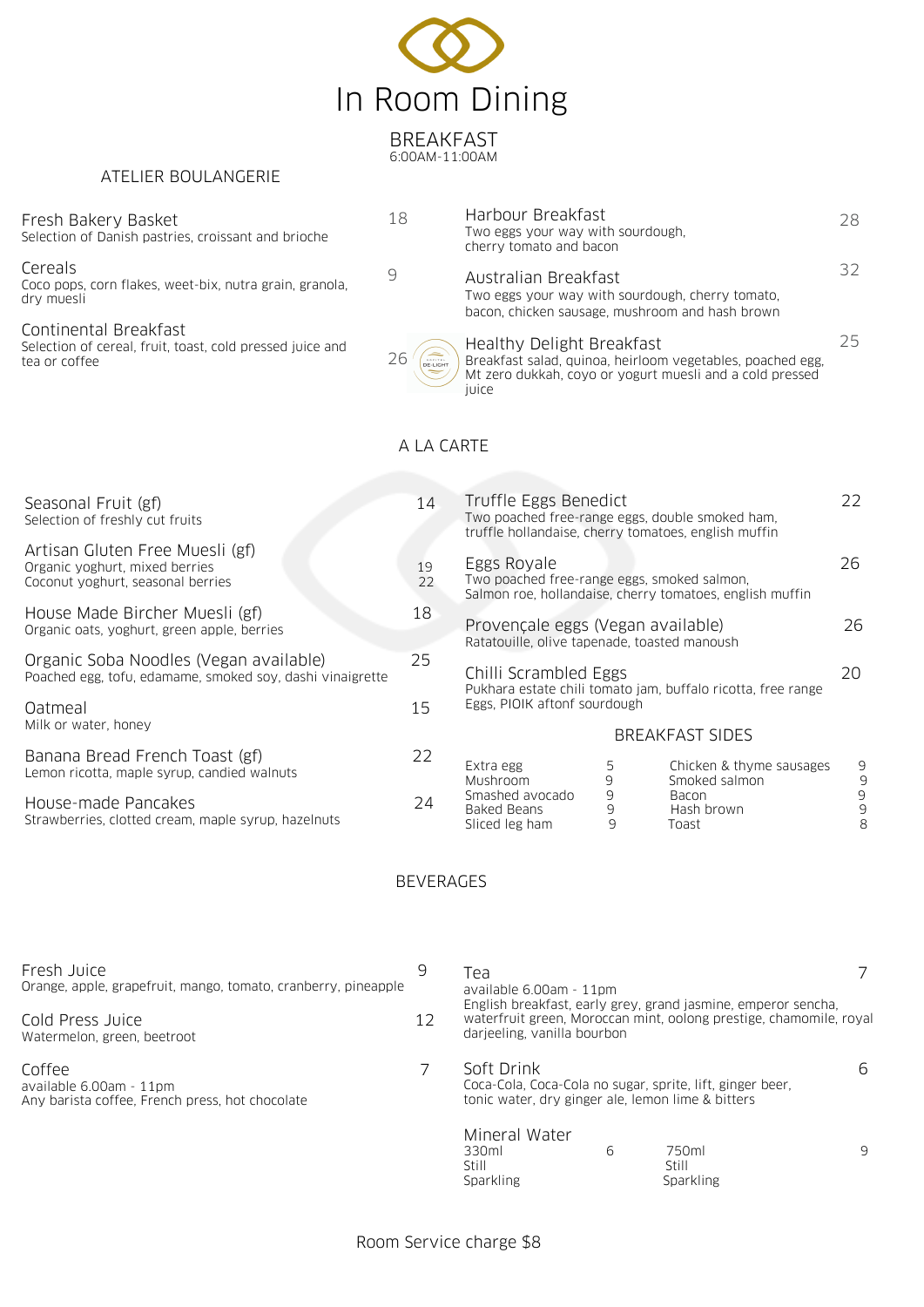

11:00AM-10:00PM

#### Sydney rock oysters with mignonette (gf) Half dozen 24 Dozen 37 Salt and Pepper Calamari 21 Sriracha mayonnaise, lime Charcuterie 32 Prosciutto, Calabrese, Saucission, pork, pistachio terrine, pickles, mustard, crispy flat bread Fromage 28 King Island cheddar, Woombye truffle brie, Milawa blue, washed rind Fromager des clarines, quince paste, grissini, Barossa bark, muscatel SOUP & SALADS Provençal Pistou Soup (g 18 Hearty vegetables, garlic, herbs, extra virgin olive oil Caesar Salad with Chicken 21<br>
with Seared Tuna with Seared Tuna Baby cos, ortiz anchovy, boiled egg, parmesan cheese Buratta (gf) 24 Heirloom tomato, basil, apple balsamic, mizuma BURGERS & SANDWICHES Wagyu Beef Burger 32 Caramelized onion, tomato, butter lettuce, aioli, double smoked bacon, cheese Sofitel Club Sandwich 26 Grilled chicken, bacon, egg, lettuce, tomato, cheese, aioli Roast Vegetable Sandwich 26 Buffalo feta, olive tapenade, ciabatta bread Pizza Margherita 24 San marzano tomatoes, basil, mozzarella Pizza Prosciutto 27 San marzano tomatoes, prosciutto, parmesan, mozzarella PIZZAS STOVE Artisanal Lamb Merguez 28 Artisnal sausage meatballs, san marzano tomatoes, hand-made linguini, parmesan Pumpkin Ravioli 26 Truffle sage cream, buffalo ricotta, parmesan, pine nuts Grass fed Slow Braised Beef (gf) 36 Crispy polenta, lardon maple carrots, salsa verte Tiger Prawns (gf) 35 Jasmine rice, fried shallots, fried eggs, kimchi, edamame, smoked soy dashi sauce Battered Fish & Chips 34 Mushy peas, lemon, tartar sauce GRILL Served with a choice of one side and either Truffle Hollandaise, Pan Jus or Chimichurri Cone Bay Barramundi (gf) 48 Grass-Fed Striploin 250g (gf) 54 Mount Cook Salmon (gf) 51 Provençale Spice Rubbed Spatchcock (gf) 52 SIDES Pomme Frites 9 Steamed Broccolini (gf) 9 Rocket, Balsamic, Pecorino salad (gf) 9 DESSERTS Seasonal Fruit Plate (gf) 14 Chocolate Éclair 21 Red Berry Pannacotta 21 Lime & Lemon Meringue Tart 21 Two Scoops of Ice Cream or Sorbet 16 Vanilla, chocolate, espresso, strawberry, caramel, mango (LF), raspberry (LF) CHILDREN'S MENU Fish with Chips or broccolini 22 Mini Sliders 20 Chicken Bites with chips or broccolini 22 Linguini pasta with Cheese & Tomato 19 Cheese Pizza 18 SMALL PLATES SHARING PLATES